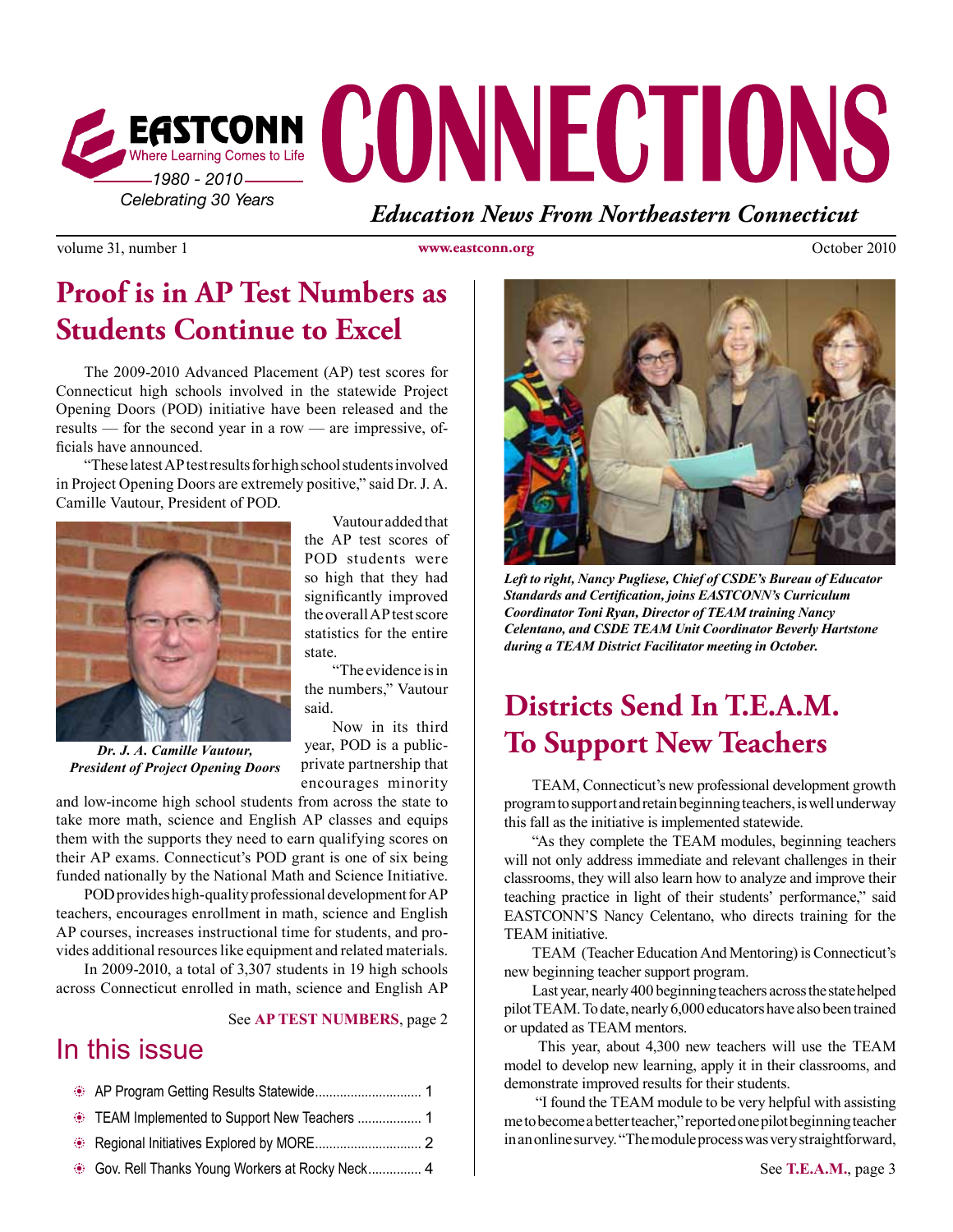### **View the EASTCONN Calendar at <www.eastconn.org> and Click on "Workshops, Events & Classes"**

#### **AP TEST NUMBERS**, continued from page 1

courses through the POD initiative, Vautour said. Of the 19 schools, fve were in the EASTCONN region: Bacon Academy, Colchester; Coventry High School; Parish Hill High School, Chaplin; Putnam High School; and Windham High School.

*AP test scores of Project Opening Doors students were so high that they signifcantly improved the overall AP test score statistics for the entire state.* 

 *- Dr. J. A. Camille Vautour, President of Project Opening Doors* 

Statewide in 2009-2010, the percentage increase over 2008- 2009 of all AP students (14,157) passing AP exams in math, science and English was 12.6 percent. But to see the impact of POD, that number drops to 9.7 percent if the increase among POD students alone (38.1 percent) is removed.

Similarly, statewide in 2009-2010, the percentage increase over 2008-2009 of POD's minority students passing AP exams in math, science and English was 47.8 percent, while the statewide average without POD students drops to 31.2 percent. And again, among low-income POD students, the percentage increase was 41 percent, while the statewide increase — without POD students' test scores — was only 18.5 percent.

 "We can clearly see that Project Opening Doors is having a profound impact on students taking AP classes and passing AP exams," said Vautour.

Implemented with nine pilot Connecticut high schools in 2008-2009, POD has grown to include 23 Connecticut high schools this year, Vautour said.

To learn more about Project Opening Doors, contact Dr. J. A. Camille Vautour at 860-455-0707 or at *cvautour@eastconn*. [org](mailto:cvautour@eastconn.org). Or, reach EASTCONN's Helen Weingart, who facilitates the POD program, at [hweingart@eastconn.org](mailto:hweingart%40eastconn.org?subject=), or at 860-455-1571.

### **Send Us Your Good News!**

**If you have a newsworthy story about your school, its awards, students or programs, contact**  *Connections* **Editor Teddie Sleight [tsleight@eastconn.org](mailto:tsleight%40eastconn.org?subject=) or 860-455-1553**

#### **EASTCONN** *Connections*

Writer/Editor: Teddie Sleight ~ tsleight@eastconn.org Assistant: Cindy Laurendeau  $\sim$  [claurendeau@eastconn.org](mailto:claurendeau@eastconn.org)

**[Communications Department](%20mailto:connections@eastconn.org)** [Dotty Budnick](mailto:dbudnick@eastconn.org), Director  $\sim$  dbudnick@eastconn.org

**EASTCONN Administration** Paula M. Colen, Executive Director

**EASTCONN**, 376 Hartford Turnpike, Hampton, CT 06247, 860-455-0707 FAX: 860-455-0691



# **New Laws, Regional E!ciencies May Help Our Region**

Regional cost-sharing and collaboration are more important than ever as state legislators enact and consider new laws to address problems caused by shrinking revenues.

This month, two new Connecticut laws aimed at promoting regional effciencies in transportation and health insurance took effect and may assist local educators as they build future budgets.

The new state laws allowing regionalized transportation and health insurance bids took effect on October 1st and grew out of the state Legislature's Commission on Municipal Opportunities and Regional Effciencies (MORE). The MORE Commission was created last winter to explore ways to restructure government and save municipalities money.

"In particular, I'm hoping that boards and towns take a look at the new law relating to pooling their insurance," said state Rep. Joan Lewis, D-8th Dist., who served as co-chair of the Board of Education Functions Committee of the MORE Commission. Lewis represents part of the EASTCONN region.

 The state's new transportation law allows local boards of education to make inter-town cooperative arrangements for school transportation. ([PA 10-167](http://www.cga.ct.gov/asp/cgabillstatus/cgabillstatus.asp?selBillType=Public+Act&bill_num=167&which_year=2010&SUBMIT1.x=0&SUBMIT1.y=0&SUBMIT1=Normal)) The new health insurance law allows municipalities and/or boards of education to purchase health insurance collectively for their employees. ([PA 10-174](http://www.cga.ct.gov/asp/cgabillstatus/cgabillstatus.asp?selBillType=Public+Act&bill_num=174&which_year=2010&SUBMIT1.x=0&SUBMIT1.y=0&SUBMIT1=Normal))

Lewis called both new laws "a step in the right direction." The state Legislature will not be in session again until January, but Lewis said the MORE Commission will continue its work.

EASTCONN already hosts or offers 13 regional groups or councils to help educators and school personnel share successful strategies and create new opportunities for collaboration.

**[Editor's Note: Go to [www.eastconn.org/councils](http://www.eastconn.org/councils) to view a list and calendar for regional councils and groups.]**

EASTCONN is actively exploring regional opportunities in both the school transportation and health insurance. To learn more, contact EASTCONN Executive Director Paula M. Colen at [pcolen@eastconn.org,](mailto:pcolen@eastconn.org) or at 860-455-0707.

### **K-12 Educators Invited to December**   $\circledast$   $\circledast$

# **AAAS Atlas of Science Literacy Workshop**

 Educators are invited to attend a three-day "Using Atlas of Science Literacy" workshop Dec. 1-3, 2010, sponsored by the American Association for the Advancement of Science (AAAS) Project 2061 and co-hosted by EASTCONN.

 The AAAS workshop, from 8:30 a.m. to 3:30 p.m. at EAST-CONN's Conference Center, 376 Hartford Tpke.,Hampton, is aimed at K-12 science and math educators, administrators and curriculum specialists. Team participation is encouraged, but individual registration is welcome. Scholarships are available.

 "Having the AAAS workshop here in Connecticut is a wonderful opportunity for local educators to learn how to use an internationally renowned science curriculum resource," said Mary Lou Smith, a member of EASTCONN's Science Cadre.

 Register at [www.project2061.org/workshops](http://www.project2061.org/workshops), or call Cheryl Latson of AAAS Project 2061, toll-free, at 888-727-2061.

Learn more about AAAS Project 2061 at [www.aaas.org](http://www.aaas.org).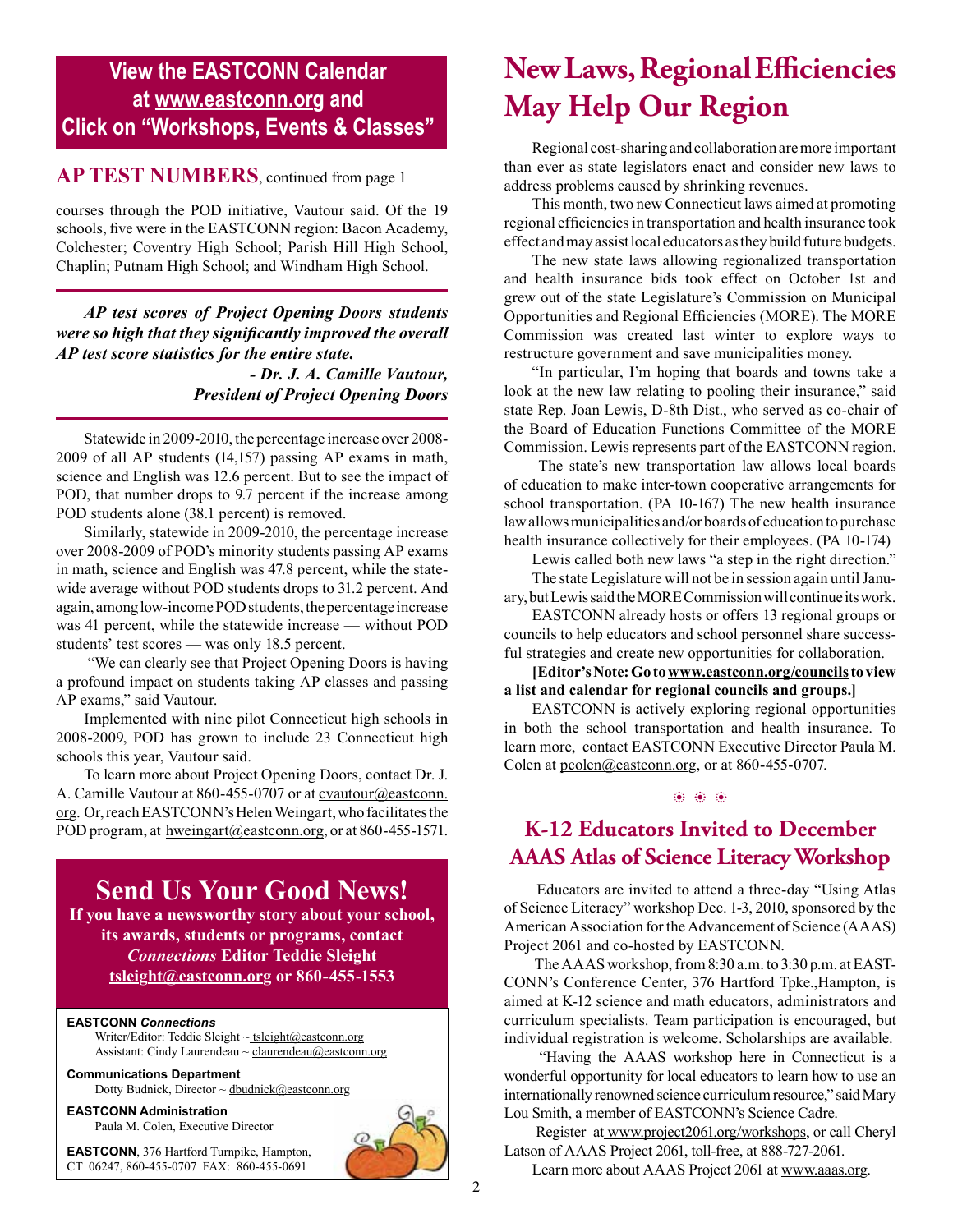# **EASTCONN Professional Notes:**



*Dr. Robert Worsham*



**Elizabeth Aschenbrenner**, Director of EASTCONN's Early Childhood Initiatives, is part of a team that represented Connecticut at the Harvard Graduate School of Education's Programs in Professional Education "PreK-3rd: The Foundation for Educational Success" in early October. The institute provides education leaders with the frameworks, research and strategies to develop and sustain aligned preK-3 programs. Joining Aschenbrenner were

**Dr. Robert Worsham**, Behavioral Psychologist, BCBA-D, with EASTCONN's regional Autism Program in Columbia, presented "The Use of the Standard Celeration Chart for Tracking Behavioral and Curriculum Data in an Autism Program" at the Berkshire Association for Behavior Analysis & Therapy (BA-BAT) Conference in mid-October at the University of Massachusetts at Amherst.

*Elizabeth Aschenbrenner*

representatives from the CSDE, public school districts, and other early childhood-related organizations and non-proft partners. "Connecticut chose to send a state team so that this work could be considered for systemic implementation," Aschenbrenner said, adding, "We anticipate that the team will work together to move this agenda forward."

## Notes from ACT

EASTCONN's Arts Magnet High School

### ACT Scholarship 5K Run

**Sat., Oct. 23, 10 a.m.**

Register Day of Race, 9-10 a.m.,\$20 per person (Walk or Run) Start: Capitol Theater, 896 Main St., Willimantic Call 860-465-5636, ext. 2, for Info Register Online at [5krace@yahoo.com](mailto:5krace@yahoo.com)

> **2nd Annual ACT Haunted House for youngsters** Sun., Oct. 31, 6-8 p.m.

> > ACT Coffee House

Featuring Student Performances 6:30 p.m., Nov. 4

**ACT 7th Annual Open House for Prospective Students** Thurs., Dec. 16, 6:30 p.m.-8 p.m.

ACT Students' Holiday-Themed Musical Performance Dec. 17, 18, & 19

*At the Capitol Theater, 896 Main St., Willimantic* **For more information, call ACT at 860-465-5636, ext. 2** 

#### **T.E.A.M.**, continued from page 1

simple to follow, and the online portion was great. I loved being able to try new strategies out in my classroom, have educational discussions with my veteran teaching mentor, and observe other district teachers. This was a positive learning experience that helped me grow as a professional."

Since last year, TEAM trainings have taken place at each of Connecticut's Regional Educational Service Centers (RESCs) and in school districts statewide.

 "Part of the TEAM strategy is to support new teachers closely throughout their frst and second years by having them meet regularly with a more experienced teacher, who is a trained TEAM mentor," Celentano said.

 One new teacher reported that in her frst year, the support from her mentor and administrator was very important. "They helped with inputs and strategies and let me know that it was okay to make errors," she said. "You learn to identify what works with different classes, beneftting yourself and your students."

In conjunction with the one-on-one mentoring, TEAM provides beginning teachers with individual, user-friendly, online workspaces on [ctteam.org](http://www.ctteam.org).

Once new teachers log in to their ctteam.org dashboard, they can use TEAM tools, including an online journal, to refect on their teaching strategies.

 "The beauty of the TEAM journal is how easy it makes selfrefection in an online workspace," said Celentano. EASTCONN staff developed the online system for TEAM.

 "I loved the self-refection aspect of it," said another beginning teacher, "because I feel that a good teacher should refect on what worked and what didn't work every single day."

 Connecticut's TEAM program has been developed through a close, ongoing collaboration among the CSDE, RESCs, the American Federation of Teachers Connecticut (AFT-CT), the Connecticut Education Association (CEA), and representatives from teacher-preparation institutions.

"The right people are at the table," said Celentano.

"We believe TEAM has the power to change how new teachers enter our profession, and perhaps help retain them for longer periods of time, if it's implemented correctly," said Linette Branham, the CEA representative on the TEAM module development committee.

 "CEA members are very enthusiastic, and thrilled with the change in direction from high-stakes assessment of new teachers to strong professional growth," said Branham. "CEA has been a strong advocate for the TEAM program all along."

AFT-CT members are also pleased with TEAM, according to Carole Clifford, a member of the TEAM planning committee.

"The experience of working on this committee with such outstanding educators while helping to guide the new program for supporting new teachers continues to be extremely rewarding," Clifford said. "It defnitely is a team approach to TEAM."

 ECSU Assistant Professor of Reading Maureen McSparran Ruby, D.M.D., Ph.D., another TEAM planning committee member, said, "The manner in which TEAM has been developed, with input from higher education and the professional development experts from the RESCs, provides that important bridge. Learning is about making powerful connections. TEAM is predicated on what teaching professionals need for success in the classroom of the 21st century."

For more information about TEAM, contact EASTCONN's Nancy Celentano at 860-455-0707, or at [ncelentano@eastconn.org.](mailto:ncelentano%40eastconn.org?subject=)